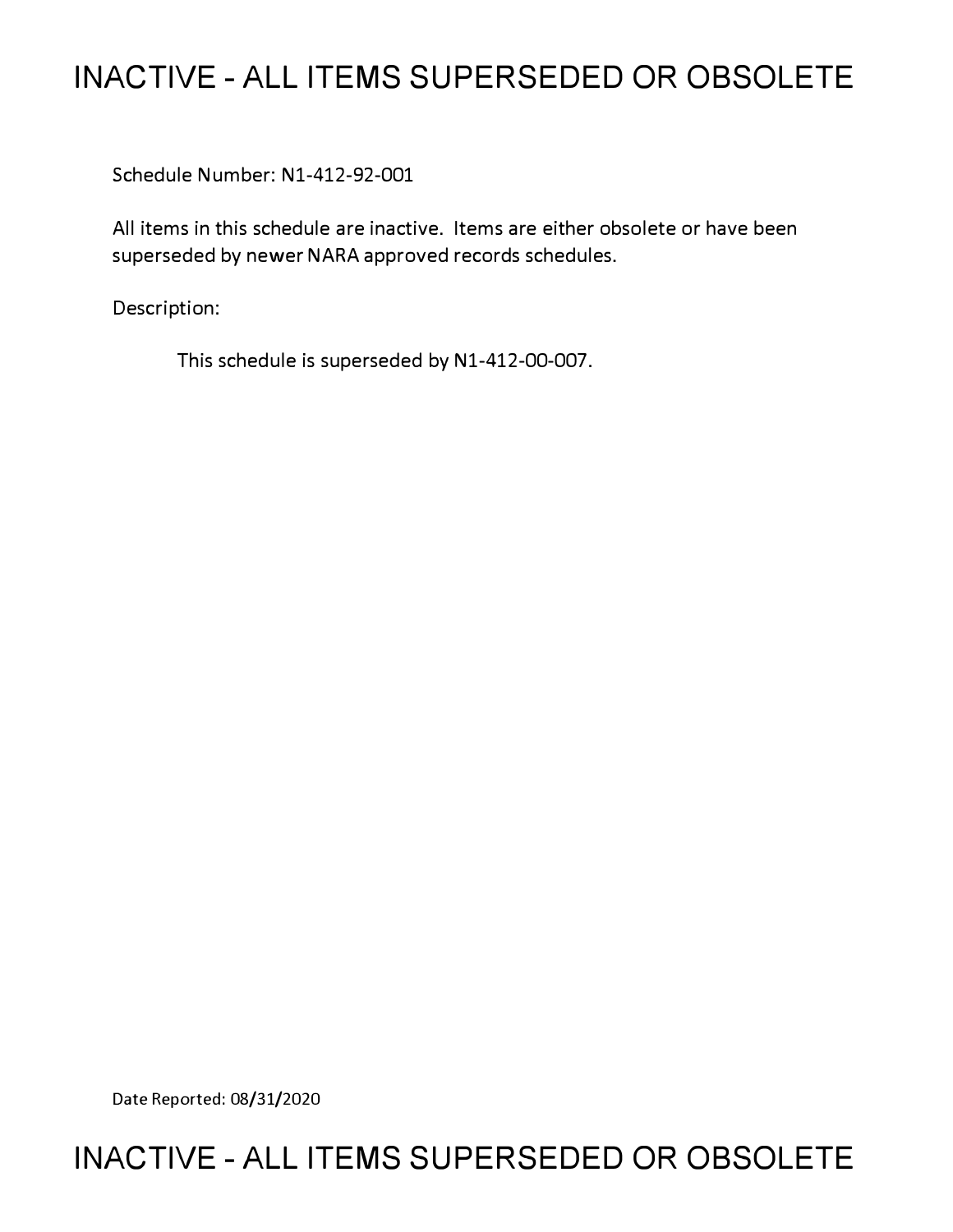| <b>REQUEST FOR RECORDS DISPOSITION AUTHORITY</b><br>(See Instructions on reverse)<br>TO:                                                   |                                                                                                                                                                                                                                                                                                                                                                                                                                                                                        |                      |                          | <b>LEAVE BLANK</b><br>JOB NO.                                                  |                                                                                                                                                                         |                                                          |                                                              |
|--------------------------------------------------------------------------------------------------------------------------------------------|----------------------------------------------------------------------------------------------------------------------------------------------------------------------------------------------------------------------------------------------------------------------------------------------------------------------------------------------------------------------------------------------------------------------------------------------------------------------------------------|----------------------|--------------------------|--------------------------------------------------------------------------------|-------------------------------------------------------------------------------------------------------------------------------------------------------------------------|----------------------------------------------------------|--------------------------------------------------------------|
|                                                                                                                                            |                                                                                                                                                                                                                                                                                                                                                                                                                                                                                        |                      |                          | DATE RECEIVED                                                                  |                                                                                                                                                                         |                                                          |                                                              |
| <b>GENERAL SERVICES ADMINISTRATION</b><br>NATIONAL ARCHIVES AND RECORDS SERVICE, WASHINGTON, DC 20408<br>1. FROM (Agency or establishment) |                                                                                                                                                                                                                                                                                                                                                                                                                                                                                        |                      |                          |                                                                                |                                                                                                                                                                         |                                                          |                                                              |
| Environmental Protection Agency                                                                                                            |                                                                                                                                                                                                                                                                                                                                                                                                                                                                                        |                      |                          | NOTIFICATION TO AGENCY<br>In accordance with the provisions of 44 U.S.C. 3303a |                                                                                                                                                                         |                                                          |                                                              |
| 2. MAJOR SUBDIVISION                                                                                                                       |                                                                                                                                                                                                                                                                                                                                                                                                                                                                                        |                      |                          |                                                                                | the disposal request, including amendments, is approved<br>except for items that may be marked "disposition not<br>approved" or "withdrawn" in column 10. If no records |                                                          |                                                              |
| Office of Air and Radiation<br>3. MINOR SUBDIVISION                                                                                        |                                                                                                                                                                                                                                                                                                                                                                                                                                                                                        |                      |                          |                                                                                |                                                                                                                                                                         |                                                          | are proposed for disposal, the signature of the Archivist is |
|                                                                                                                                            | Office of Air Programs<br>4. NAME OF PERSON WITH WHOM TO CONFER                                                                                                                                                                                                                                                                                                                                                                                                                        |                      | <b>5. TELEPHONE EXT.</b> | DATE<br><b>MARCIAVIST OF THE UNITED STATES</b>                                 |                                                                                                                                                                         |                                                          |                                                              |
| Michael L. Miller                                                                                                                          |                                                                                                                                                                                                                                                                                                                                                                                                                                                                                        | $260 - 5911$         | 10/19/9                  |                                                                                |                                                                                                                                                                         |                                                          |                                                              |
| attached.                                                                                                                                  | I hereby certify that I am authorized to act for this agency in matters pertaining to the disposal of the agency's records;<br>that the records proposed for disposal in this Request of entity page(s) are not now needed for the business of this agency or will not be needed after the retention periods specified; and that written concurrence from the<br>Accounting Office, if required under the provisions of Title 8 of the GAO Manual for Guidance of Federal Agencies, is |                      |                          |                                                                                |                                                                                                                                                                         |                                                          |                                                              |
|                                                                                                                                            | A. GAO concurrence: $\Box$ is attached; or $\Box$ is unnecessary.                                                                                                                                                                                                                                                                                                                                                                                                                      |                      |                          |                                                                                |                                                                                                                                                                         |                                                          |                                                              |
| <b>B. DATE</b>                                                                                                                             | C. SIGNATURE OF AGENCY REPREAL NTATIV<br>$915191$ ller                                                                                                                                                                                                                                                                                                                                                                                                                                 |                      | <b>D. TITLE</b>          | Agency Records Officer                                                         |                                                                                                                                                                         |                                                          |                                                              |
| 7.<br><b>ITEM</b><br>NO.                                                                                                                   | <b>8. DESCRIPTION OF ITEM</b><br>(With Inclusive Dates or Retention Periods)                                                                                                                                                                                                                                                                                                                                                                                                           |                      |                          | 9. GRS OR<br><b>SUPERSEDED</b><br><b>JOB</b><br><b>CITATION</b>                | 10. ACTION<br><b>TAKEN</b><br><b>INARS USE</b><br>ONLY)                                                                                                                 |                                                          |                                                              |
| 1                                                                                                                                          | Imported Nonconforming Motor Vehicle Case Files<br>See Attached Sheet                                                                                                                                                                                                                                                                                                                                                                                                                  |                      |                          |                                                                                |                                                                                                                                                                         | $NC1/412-$<br>$85 - 13/13d$                              |                                                              |
| 115-108                                                                                                                                    |                                                                                                                                                                                                                                                                                                                                                                                                                                                                                        | NSN 7540-00-634-4064 |                          |                                                                                |                                                                                                                                                                         | STANDARD FORM 115 (REV.8-83)<br><b>Prescribed by GSA</b> |                                                              |

¥.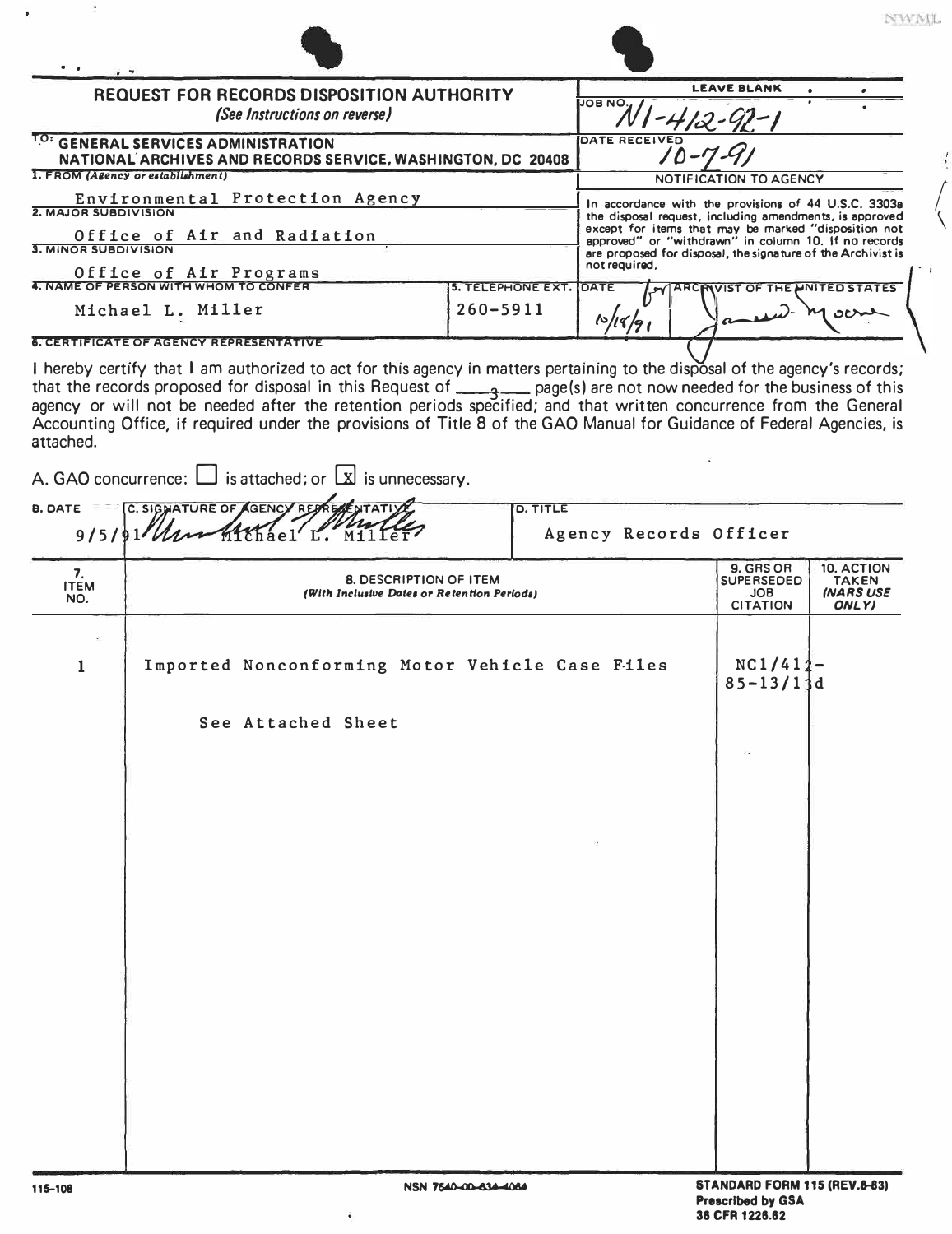## U.S. **EPA RECORDS CONTROL SCHEDULE**

### **PROGRAM: Air**

**EPA SERIES NO: 101** 

**NARA SCHEDULE NO. Pending (Use this number to retire records to the FRC)** 

APPLICABILITY: Can be applied to Air Program records at Headquarters **only.** 

#### *IDENTIFYING INFQRMA UON:*

**SERIES TITLE:** Imported Nonconforming Motor Vehicle Case Files

#### **DESCRIPTION:**

**Forms 3520-1, -8, -9, -14, and -IS and related letters, entry documents, affidavits, invoices, photographs, records describing modifications to vehicles/engine, and certifying conformity to EPA standards, and Agency decisions.** 

### **ARRANGEMENT:**

**Arranged numerically by vehicle case number.** 

**TYPE OF RECORDS:**<br>
Case Files<br> **Privacy** Act

Privacy Act

**NWML** 

**MEDIUM: Paper, photographs, microform** 

#### **FUNCTIONS SUPPORTED:**

**Records support the work of the Investigation / Imports Section, Manufacturers Operations Division, OAR. Records relate to the importation and compliance with EPA requirements of nonconforming vehicles entering the United States. Records are used to respond to inquiries from the U.S. Customs Service, State officials, vehicle owners, and purchasers concerning**  the compliance status of particular vehicles. Records may be used to support **civil and / or criminal cases. -**

**LEGAL REQUIREMENTS! Clean Air Act as amended Sections 203 • 208 and 301 42** u.s.c. **7522, 7525, 7542, 7601**